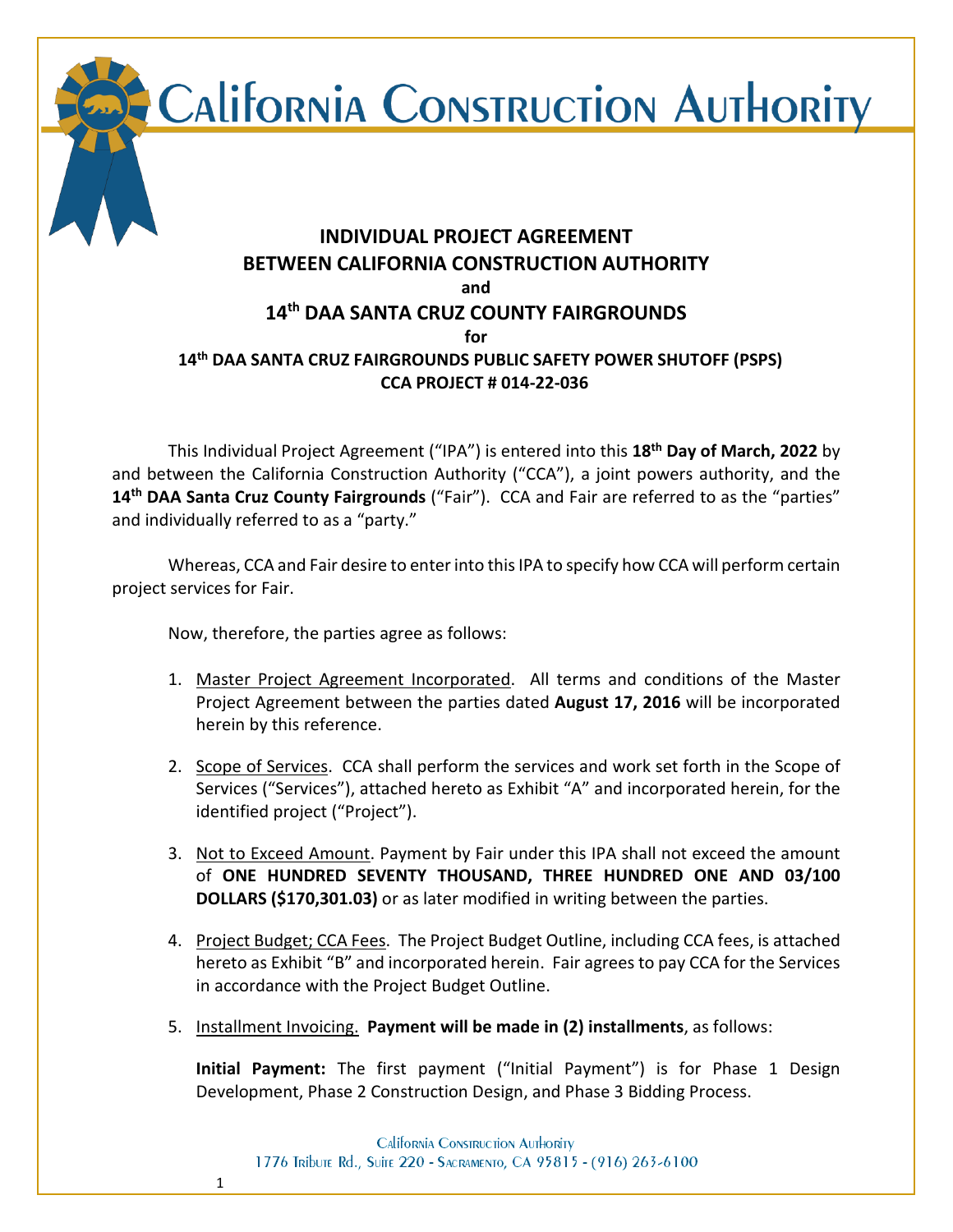

The amount of the initial payment shall be in the amount of **THIRTY-TWO THOUSAND, ONE HUNDRED EIGHTY-THREE and 08/100 DOLLARS (\$32,183.08)** and shall be paid concurrently with the execution of this Agreement.

**Second (2nd) and Final Payment:** The second payment ("Final Payment") shall be the balance of the IPA amount, and shall be in the amount of **ONE HUNDRED THIRTY-EIGHT THOUSAND, ONE HUNDRED SEVENTEEN and 95/100 DOLLARS (\$138,117.95).** The final payment is due within thirty (30) days after formal bids are received.

Payments shall be made on or before the dates specified as per the Payment Schedule, and deposited in the Project Fund Account.

6. Project Budget Funds. Fair shall place the Project Budget funds into the Project Fund Account held by CCA. CCA shall administer the Project Fund Account in accordance with the terms of this IPA and CCA policy. CCA shall provide Fair with accounting reports of Project funds, at completion of project following reconciliation, or upon request of the Fair, if required.

### 7. Approvals by Fair.

CCA will request Fair approval of the Project at the following milestones:

a. Fair to approve the award of the construction contract following the CCA procurement process, and prior to construction commencing.

b. Fair to approve payments to the Project contractor(s), prior to CCA making payments.

8. Termination. Either party may terminate this IPA by giving the other party 30 days prior written notice of termination and completing any non-revocable obligations. Upon termination of this IPA, Fair shall compensate Authority, in accordance with the Project Budget, for all Services performed prior to termination including compensation for all non-revocable obligations. Notice of such termination shall be given in accordance with Section 11 (Notice) of the Master Services Agreement.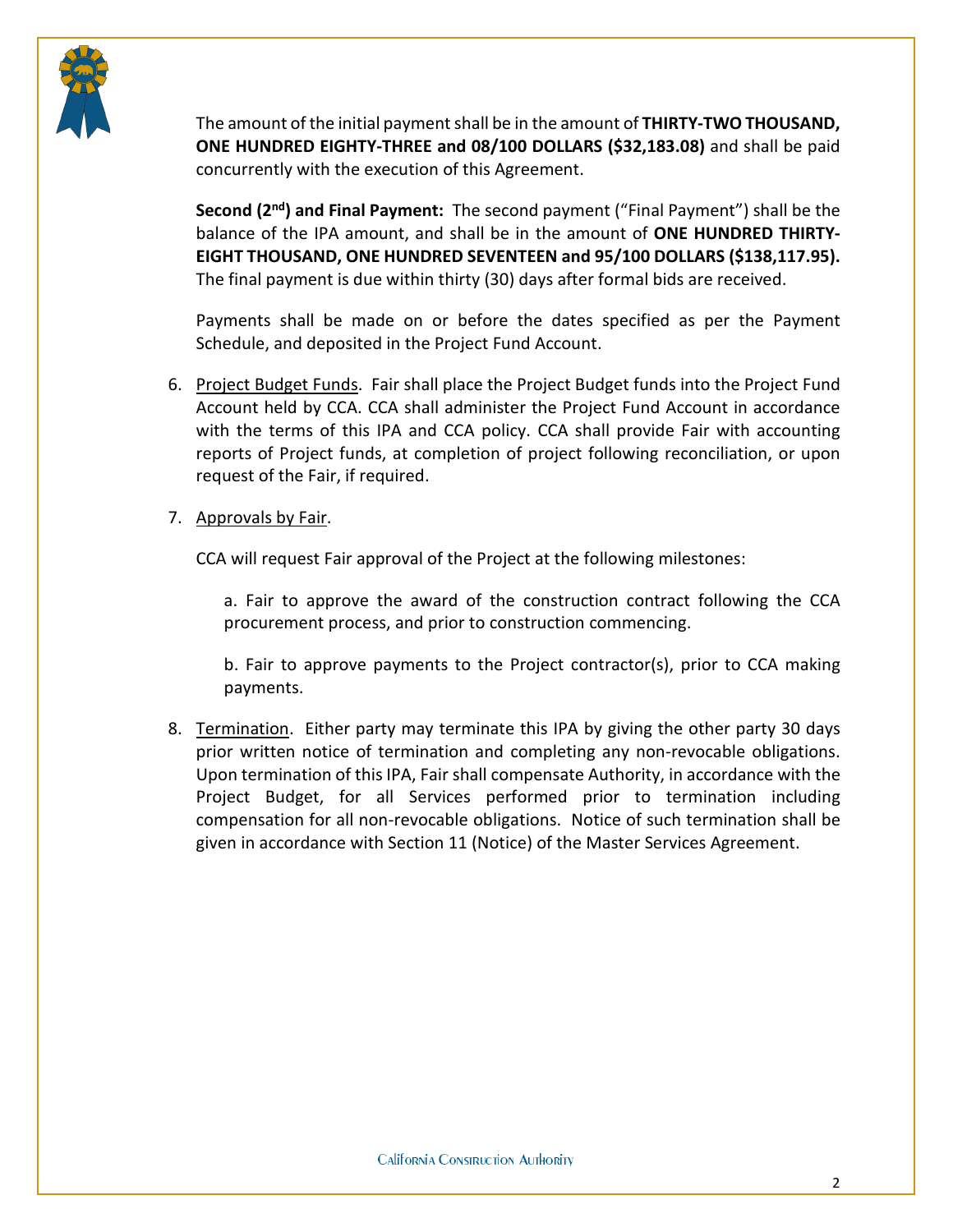This IPA is executed as of the date first above written.

#### **CALIFORNIA CONSTRUCTION AUTHORITY**

\_\_\_\_\_\_\_\_\_\_\_\_\_\_\_\_\_\_\_\_\_\_\_\_\_\_\_\_\_\_\_\_

Name: Randy Crabtree Jr. Title: Executive Officer

#### **SANTA CRUZ COUNTY FAIRGROUNDS**

\_\_\_\_\_\_\_\_\_\_\_\_\_\_\_\_\_\_\_\_\_\_\_\_\_\_\_\_\_\_\_\_

Name: Dave Kegebein Title: CEO

**California Construction Authority**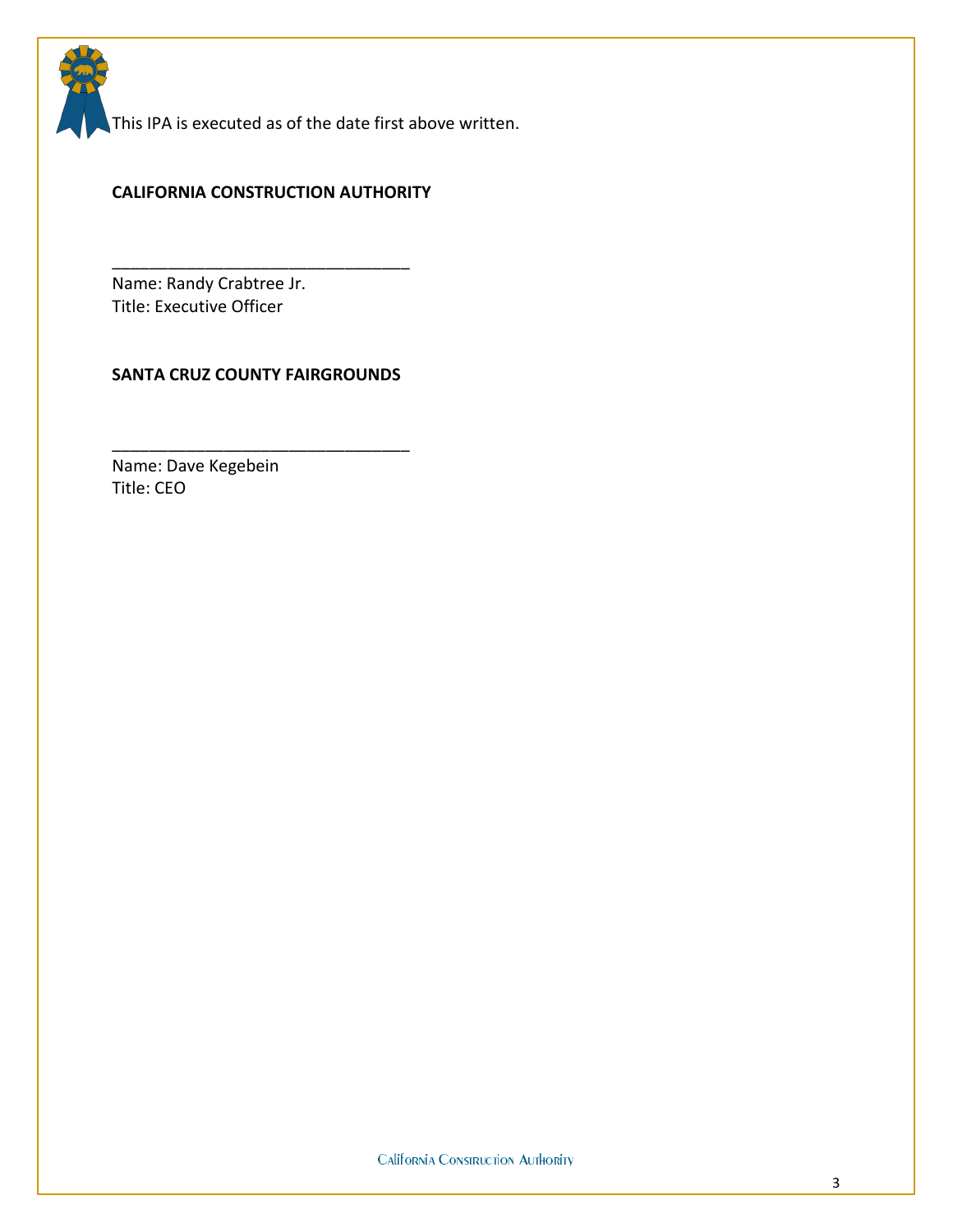

# **EXHIBIT "A" SCOPE OF SERVICES**

- 1. The Fair's designated project is the **14th DAA SANTA CRUZ COUNTY FAIRGROUNDS PUBLIC SAFETY POWER SHUTOFF (PSPS)**. The site of the project is located at the **14th DAA Santa Cruz County Fairgrounds** at 2601 East Lake Avenue, Watsonville, CA 95076 ("Fair").
- 2. Upon receipt of signed IPA, CCA will perform the following services and work:

A. The contract will be between CCA and the Fair. The project consists of four phases: Phase 1: Design Development Phase 2: Construction Design Phase 3: Bidding Process Phase 4: Construction

- B. CCA will retain a qualified design engineer to design the project, prepare engineering plans, drawing, and specifications for bidding and construction purposes to conduct the project. This may include material selection, code compliance review, design drawings, and associated details. (Phase 1 and Phase 2).
	- The plans are to be prepared and stamped by a qualified registered engineer and reviewed and approved by CCA.
	- CCA will provide project management and administration services associated with the project design phases process.
- C. CCA will prepare and coordinate the bid documents, manage the bid solicitation, RFC process, job walk, Addendum process, and bid opening. The bid documents will include contracting information and technical specifications for bidding purposes. (Phase 3).
	- A single Bid Document will be prepared, with a single pre-bid meeting/job walk and bid opening event to address the project per directions prepared by the CCA. A single contractor will be engaged by CCA, to perform the construction work.
	- CCA will review bids, check references, check licenses and registrations, public records requests, public works compliance, and issues notices to award construction contract.
	- CCA will provide project management and administration services associated with the project design and bidding process.
- D. Based upon the formal bidding process, CCA will engage the contractor to conduct the construction work in accordance with approved plans (Phase 4). The project scope of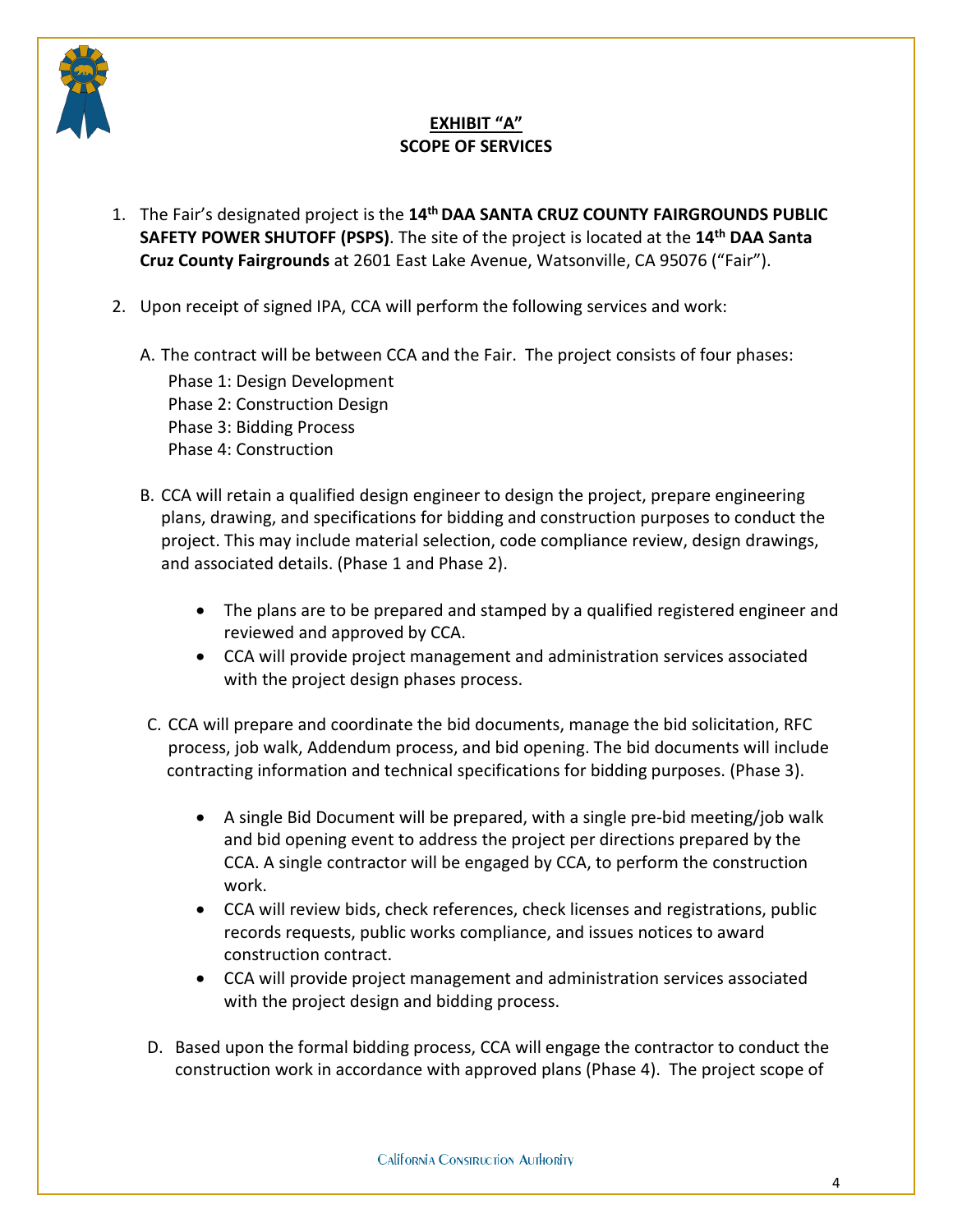

work consists of labor, equipment, and materials to upgrade and improve the PSPS Mitigation that consists of the following:

- **Administration Building:** The Administration Building is fed from a 1000A switchboard with a 100A breaker at the southwest corner of the building. Adding backup power connection to this building consists of:
	- o Pedestal mounting a 100 amp (A) Automatic Transfer Switch (ATS) and Docking Station (DS) adjacent to existing switchboard.
	- o Integrating ATS, DS, and existing electrical infrastructure using proper wire, conduit, and connections.
- **Sewer Pumps:** The pumps have 100A electrical service provided through a 200A distribution panel. Adding backup power connection to the pumps consists of:
	- o Pedestal mounting a 100A ATS and DS adjacent to existing distribution panel.
	- o Integrating ATS and DS into existing electrical service using proper wire, conduit, and connections.
- **Crosetti Building:** The Crosetti Building receives 600A electrical service from a 600A breaker in a 2000A switchboard located behind the Fine Arts Building. Adding backup power connection to this building consists of:
	- o Pedestal mounting a 600A ATS and DS adjacent to existing switchgear.
	- $\circ$  Integrating ATS, DS, and existing electrical system using appropriate wire, conduit, and connections.

CCA will not provide indemnification or evidence of errors or omissions insurance to the Fair.

The performance of CCA's scope of services inures to the benefit of the Fair. To accomplish these services, CCA may engage third parties. Additionally, known and unknown third parties may be affected by the performance of this IPA. Therefore, the Fair agrees to reimburse CCA for all costs and expenses incurred in connection with the Project or arising out of the performance of this IPA, including, but not limited to, all costs and expenses arising out of claims asserted by third parties against CCA. The Fair shall not reimburse CCA for costs and expenses incurred as a result of CCA's sole, active negligence or willful misconduct.

Should a dispute arise and either party is required to institute any action or proceeding to enforce any provision of this IPA or for damages by reason of an alleged breach of any provision hereof, the prevailing party shall be entitled to receive all costs and expenses (including reasonable attorneys' fees and disbursements) incurred by such prevailing party in connection with such action or proceeding. CCA will take no further action until the Fair accepts the terms and conditions of this IPA. CCA represents and warrants that it has the statutory and/or legal authority to enter into contracts with general contractors for the express and specific purpose of